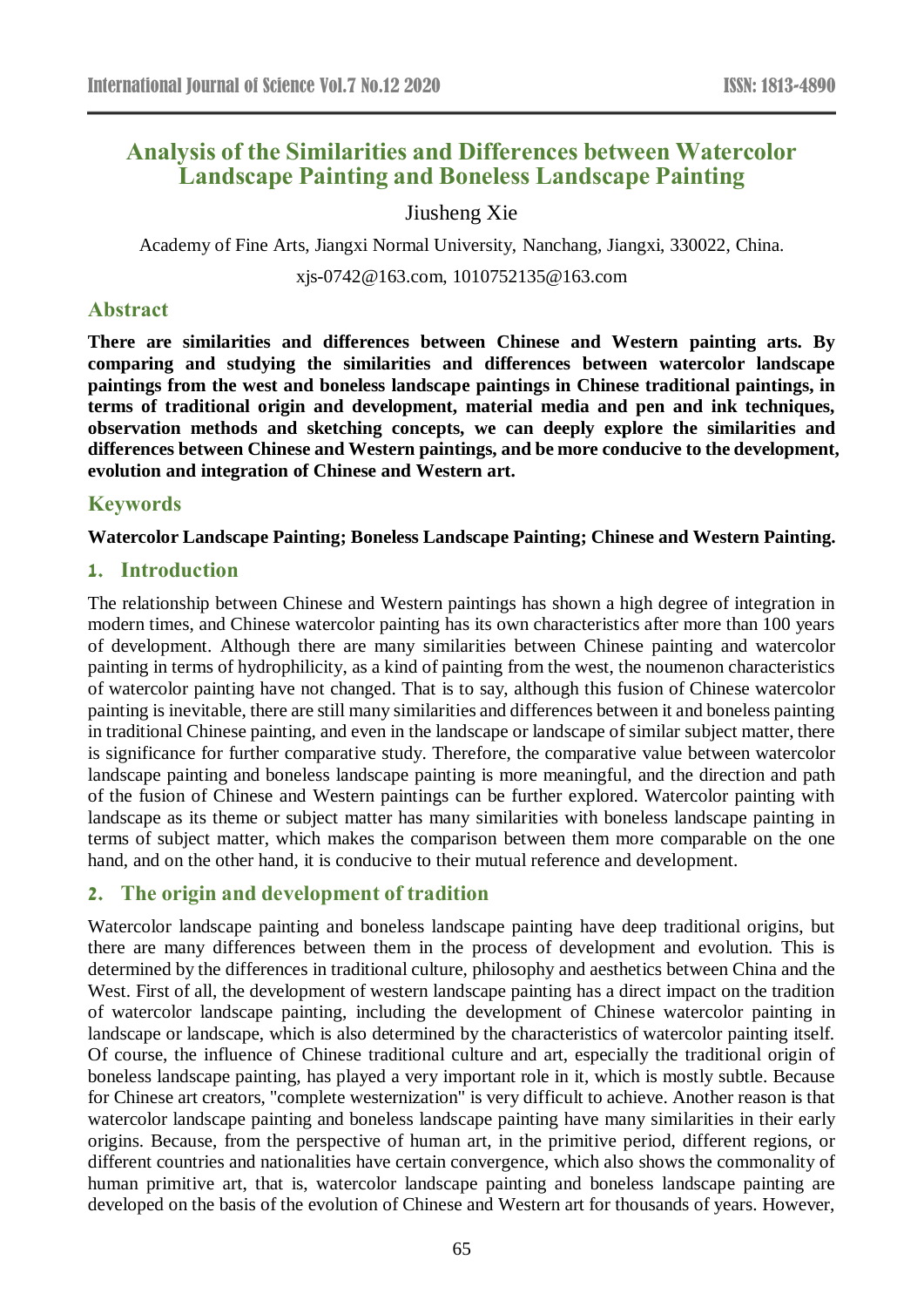in the evolution process of each painting type, it gradually distanced itself from other painting types, and formed a certain uniqueness. The maturity of western landscape painting is generally considered to be in the 17th century, and tracing its origin and western primitive art should be produced at the same time, such as the scenery in rock paintings. In fact, as early as the Renaissance, Diu Lei, a German master painter, had many watercolor landscape paintings, and quite a few Renaissance artists probably dabbled in watercolor landscape paintings, and for watercolor landscape paintings in the strict sense, they had to go to Britain in the 18th century. The appearance of masters of watercolor painting, such as Bonington, Turner and Constable, has formed an independent form of watercolor landscape painting, especially developed from the subsidiary position of oil painting art to be comparable to it. Moreover, after modern times, many oil painting masters also have classic works of watercolor landscape painting, such as Swedish painter Zorn, who mainly painted figures.

However, the origin of boneless landscape painting is different from watercolor landscape painting in that there are many arguments, but lack of empirical evidence. First of all, it is generally believed that boneless painting originated from "Bumper Painting", which was passed down as the "Bumper Flower" of Zhang Sengyou in Liang Dynasty in the Southern Dynasty, and the "Bumper Method" of Monk Wei Chiyi in Tang Dynasty, and the earliest "boneless landscape" was considered as Yang Sheng's "boneless method" in Tang Dynasty. Secondly, according to another theory, boneless paintings in the strict sense still did not appear before the Five Dynasties and Northern Song Dynasty, including boneless landscape paintings. And boneless painting was created by Xu Xi in the Five Dynasties and Southern Tang Dynasty and Xu Chongsi in the Northern Song Dynasty, which became a kind of traditional Chinese painting. However, boneless painting was gradually paid attention to in Ming Dynasty, including Sun Long, Shen Zhou and Wen Zhiming. Among them, Dong Qichang has made great contribution and influence to boneless landscape painting. He also mentioned many names such as "boneless mountain" and "boneless landscape" in his paintings, and discussed the origin and development of boneless landscape painting in his painting theory, and many boneless landscape paintings survive in the world. In Qing Dynasty and modern times, boneless painting and boneless landscape painting have flourished. Wan Nantian inherited the tradition of Xu's boneless painting and developed it, which made boneless painting established among literati paintings. Changzhou Painting School, represented by Changzhou Painting School, is mainly boneless flower-and-bird painting, but it is also deeply influenced by landscape painting which is in the mainstream of painting circles. Many painters, including Jinling Painting School, are involved in boneless landscape painting. Moreover, since the mid-Qing Dynasty, the extensive exchange and integration of Chinese and Western paintings has made watercolor painting and boneless painting show the trend and phenomenon of continuous integration. For example, Hua Nie of Yangzhou School of Painting and Zhao Zhiqian and Ren Bonian of Shanghai School came into contact with Western watercolor painting directly or indirectly, which naturally led to the development and evolution of Chinese and Western integration. In modern times, "New Chinese Painting", which was influenced by Western painting and Japanese painting and pursued the combination of Chinese and Western painting, was also influenced by Western watercolor painting. Because in common, especially watercolor landscape painting and boneless landscape painting are more closely related. This also makes Chinese painters in the late 19th century and early 20th century naturally integrate many characteristics or merits of western watercolor painting when they create boneless paintings or boneless landscape paintings. Today, due to the similarities between watercolor landscape painting and boneless landscape painting in many aspects, as well as the development of globalization and the arrival of the global village era, art exchanges in various regions or countries are easier and more frequent. Therefore, for Chinese watercolor creators, the tacit understanding and integration between them, on the one hand, presents a diversified and diversified evolution form, on the other hand, it is also a good development trend of Chinese watercolor painting and a golden age for the development of boneless painting or boneless landscape painting.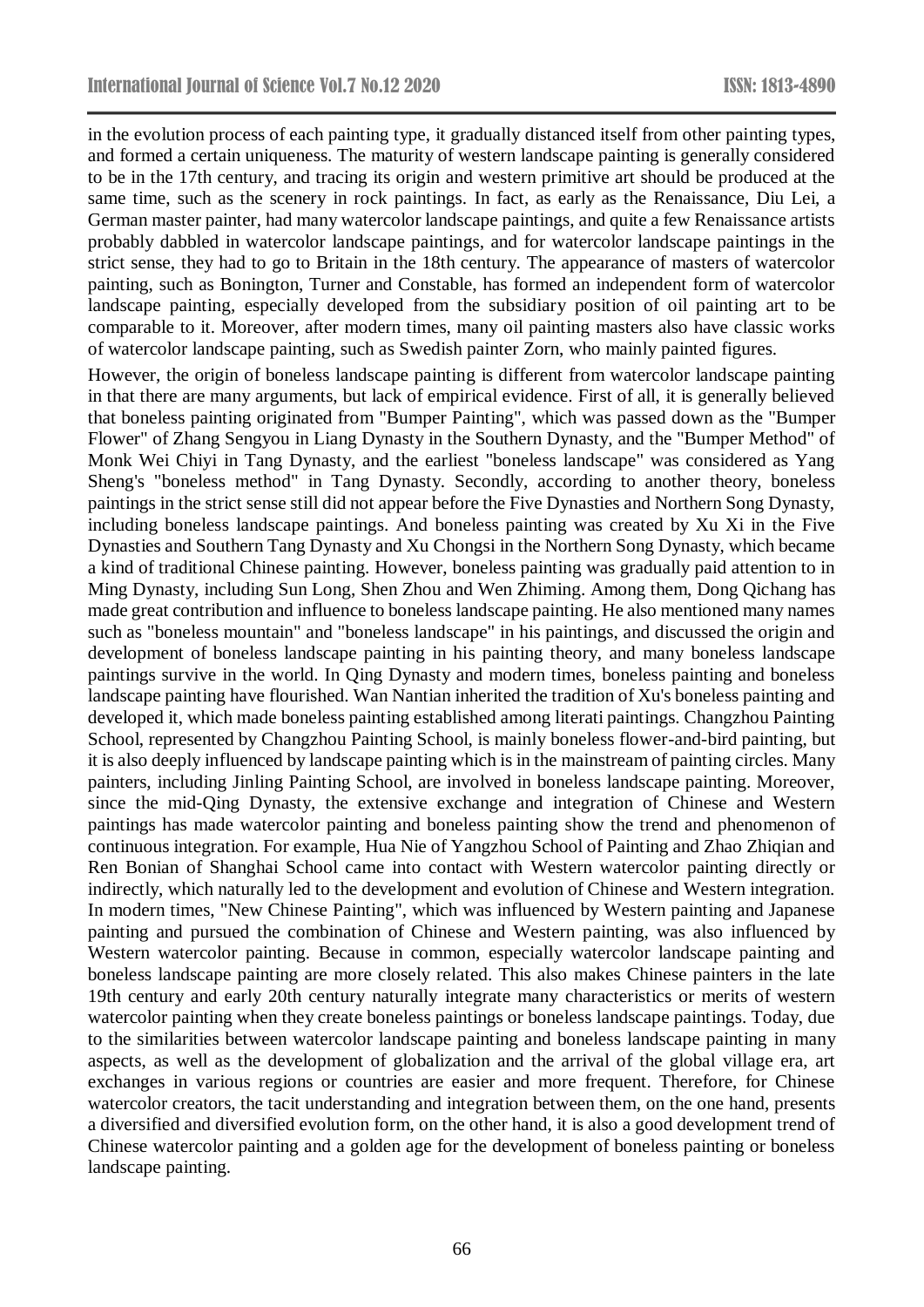### **3. Material media and brush and ink technique**

Watercolor landscape painting and boneless landscape painting show the common characteristics of Chinese and Western paintings, which makes them more likely to integrate in material media and pen and ink techniques. Because "in the era of boneless painting, although there is no watercolor painting technique, boneless painters already know how to use the light and dark method of ink painting and the halo dyeing of color to describe objects, which is similar to the wet painting method of watercolor painting [1]." This is determined by the commonness between material media and pen and ink techniques. From a broad point of view, the painting style or form of painting with water and glue as media and pigment powder can be called watercolor painting. Of course, the appearance of watercolor painting in the modern sense is much later than that of boneless painting in traditional Chinese painting. Therefore, in the comparison of Chinese and Western painting art, the similar relationship between watercolor landscape painting and boneless landscape painting makes them more comparable. At the same time, because the differences between Chinese and Western painting art are very prominent, it is more conducive to learn from each other in the process of comparison. Moreover, from the perspective of water as a medium, it has become a favorable condition for the comparison between Chinese and Western paintings, and it also makes the possibility of fusion between Chinese and Western painting art even greater from a certain angle, that is, how to control moisture and dryness and wetness is one of the basic skills of both, and from a certain angle, "water control" is a rather advanced and complex skill. Or for Chinese and Western painting art, "water control" determines the success or failure of the work. Comparing the two, boneless landscape painting, as a special style in Chinese painting, needs to achieve a subtle degree of water control. This is first manifested in the differences in materials and media, but it will show differences in expression techniques. In terms of paper, "because of the different paper media used by each, rice paper and watercolor paper are almost unchangeable after water color is attached. Therefore, the writing of boneless painting on rice paper needs to have the ability to make the picture look angry. Compared with watercolor painting, the paper used in boneless painting or boneless landscape painting is more absorbent and diffusive. Secondly, in terms of pen, although there are many similarities between brush and round pen or sharp pen of watercolor painting, it can be known from common sense that in traditional Chinese painting, brush needs more skill training, and "boneless" is not without bone strength, but full of bone strength. Therefore, these traditional painting skills are more meaningful to Chinese watercolor painters, or more emphasis is placed on the integration of Chinese and Western paintings, because if they are very superficial to the art of their own nation, they will not make any artistic achievements. It may be a new topic for Chinese watercolor landscape creators to apply the skills of traditional boneless painting or boneless landscape painting to the creation of watercolor landscape painting. The inheritance of this gene is sometimes subtle. In Chinese watercolor painting circles, there are not many phenomena that brush is the main watercolor pen.

As we all know, watercolor landscape painting still takes color as its main expression language, which requires creators to achieve realistic color effect similar to "illusion" and inject their own "true feelings" into their creation, so as to achieve the aesthetic interest of harmony between subject and object. Compared with traditional Chinese painting, boneless landscape painting is the same in color. Boneless painting is an artistic form that emphasizes color in traditional Chinese painting, but in the process of emphasizing the blending of water and color, it pursues a kind of artistic conception like "expressing and writing". Although the application of this color still follows the traditional technique of "coloring with the class", for today's creators, the ancient image without perspective or showing anti-perspective has changed. Of course, subjective deformation and exaggeration do not need to be defined by perspective standards. However, in the development of watercolor landscape painting, it appears to be closer to science. Early artists are constantly imitating and approaching nature. After Impressionism, the establishment of modern sketching colorimetry makes the external light effect of watercolor landscape painting truly lifelike. Therefore, the requirements for a relatively fixed perspective and a certain perspective angle are relatively high, or they are greatly influenced by specific light and space-time. Of course, Western modernism and later, perhaps influenced by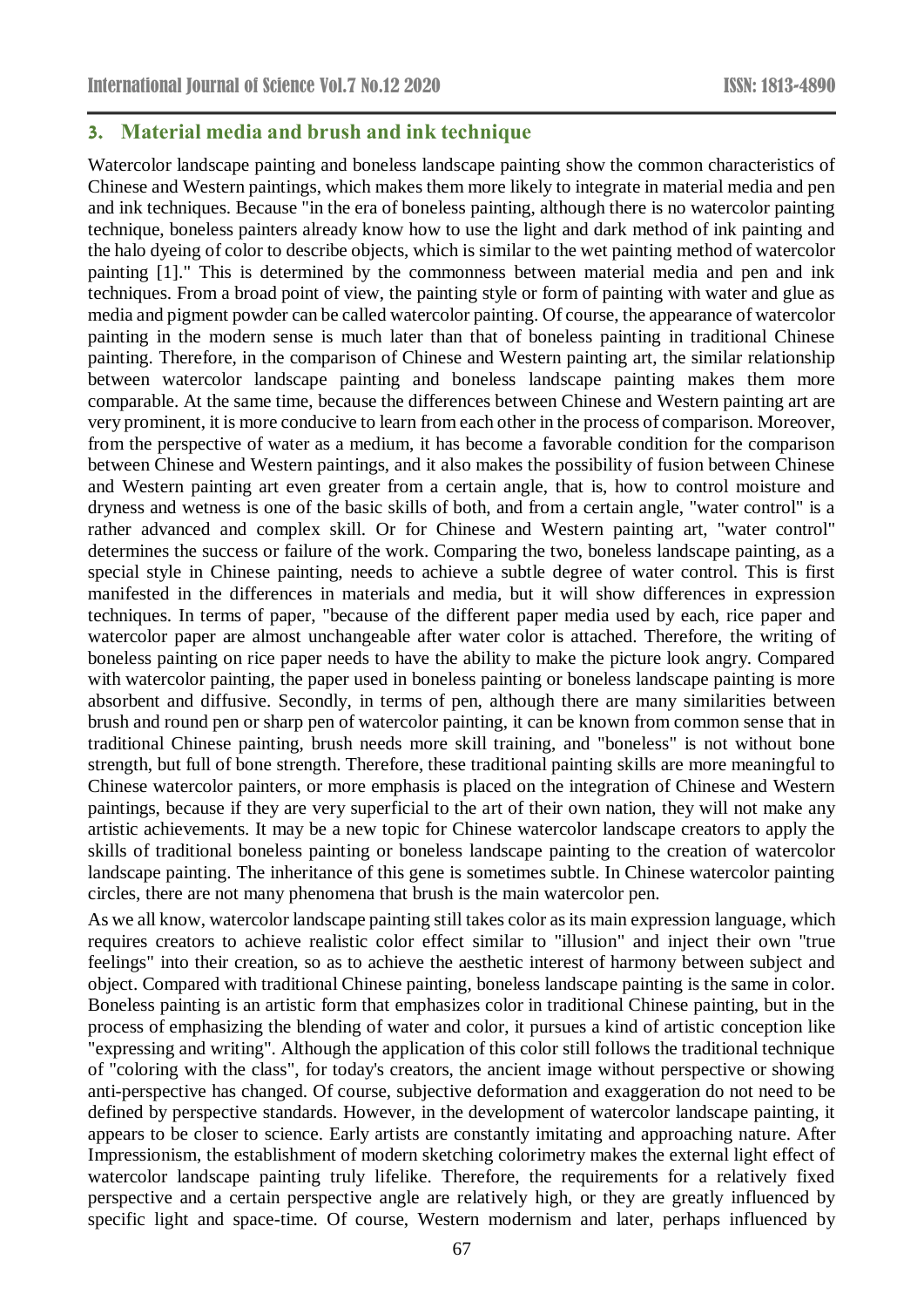Chinese traditional art, the emergence of abstract watercolor shows the integration of Chinese and Western painting development. Therefore, the so-called differences between realism and freehand brushwork, figurative and abstract, intrinsic color and environmental color are not the essential differences between Chinese and Western paintings. However, there are still many differences between Chinese and Western traditional arts, because their inherent cultural requirements are different. As far as boneless landscape painting and watercolor landscape painting are concerned, "although the materials used in Chinese boneless painting are not the same as those in watercolor painting, the visual experience and atmosphere created by the picture are similar to the wet painting of watercolor painting [1]." Therefore, with the development of globalization, the communication and integration of Chinese and Western paintings is more convenient, which will also affect the further development of boneless landscape painting and watercolor landscape painting.

## **4. Observation mode and sketching concept**

In the long-term development of Chinese traditional painting, it also emphasizes sketching or portrait, for example, Shi Tao's "searching for strange peaks and making drafts". Similarly, western paintings emphasize sketching more, especially impressionists. In particular, the convenience of watercolor painting in terms of materials makes it have certain advantages in painting categories. Therefore, the sketching of watercolor landscape painting is even more irreplaceable. First, the natural scenery is very rich, which is conducive to training or creation. Secondly, photography cannot completely replace sketching or hand-painting. Moreover, many art masters at all times and in all over the world emphasize sketching. For example, in the impressionist painting mentioned above, outdoor sketching is creation, and no modification is made after returning, emphasizing the "vividness of the pen" [2]. Therefore, for watercolor landscape painting, whether it is a beginner or an art master, it is an important way to understand nature, exercise skills and express the spirit of nature. Of course, both Chinese and Western paintings emphasize sketching, but they are different in the way of observation and the concept of sketching. First of all, the observation way of traditional Chinese painting presents the characteristics of a certain "free viewpoint", that is, when the painter observes the nature, he is constantly wandering. When he paints from life, he mostly does not imitate the fragment or part of the nature, but "expresses" the nature on the basis of the integration of the subject and the object. Especially for the traditional boneless landscape painting, "observing the nature" and "sketching powder copy" are similar to what we call "making a draft" and "drawing a draft". In the process of further creation, a long-term "stylized" creative concept played a decisive role. For example, the performance mode of "folding high and folding far" is close to the head up effect. In fact, Shen Kuo criticized Li Cheng's "painting cornices" in ancient times. Since Ming and Qing Dynasties, the orthodox school, represented by the "Four Kings", preferred to "copy the ancients" and ignored the importance of "learning from others", which made Chinese traditional paintings drill into the pile of old papers and gradually lose their vitality. Of course, quite a few "unorthodox" painters still emphasize "learning from others". In the field of boneless painting, especially in the "Changzhou Painting School", the "boneless painting" created "literati boneless" with literati painting style on the basis of inheriting tradition, that is, "boneless flower" not only revived boneless painting, but also developed it, which was also called "authentic sketching" by painting circles, but lacked in boneless landscape painting. Therefore, the observation methods and concepts of sketching focus on the different application of perspective.

Watercolor landscape paintings generally follow the principle and method of focus perspective, that is, sketch and creation from a relatively fixed perspective that still follows a little perspective. As far as realism is concerned, more emphasis is placed on the reproduction of light and color, such as warmth and shade, or the realistic effect of illusion. The artistic creators of watercolor landscape painting, even Chinese artists, must follow the method or law of keeping the viewpoint basically fixed or a certain range of horizon when sketching, and reproduce the natural scenery through the true light and color according to the principle of "imitation theory". Of course, the watercolor landscape painting of abstract style no longer emphasizes the reproduction of nature, but presents the form with